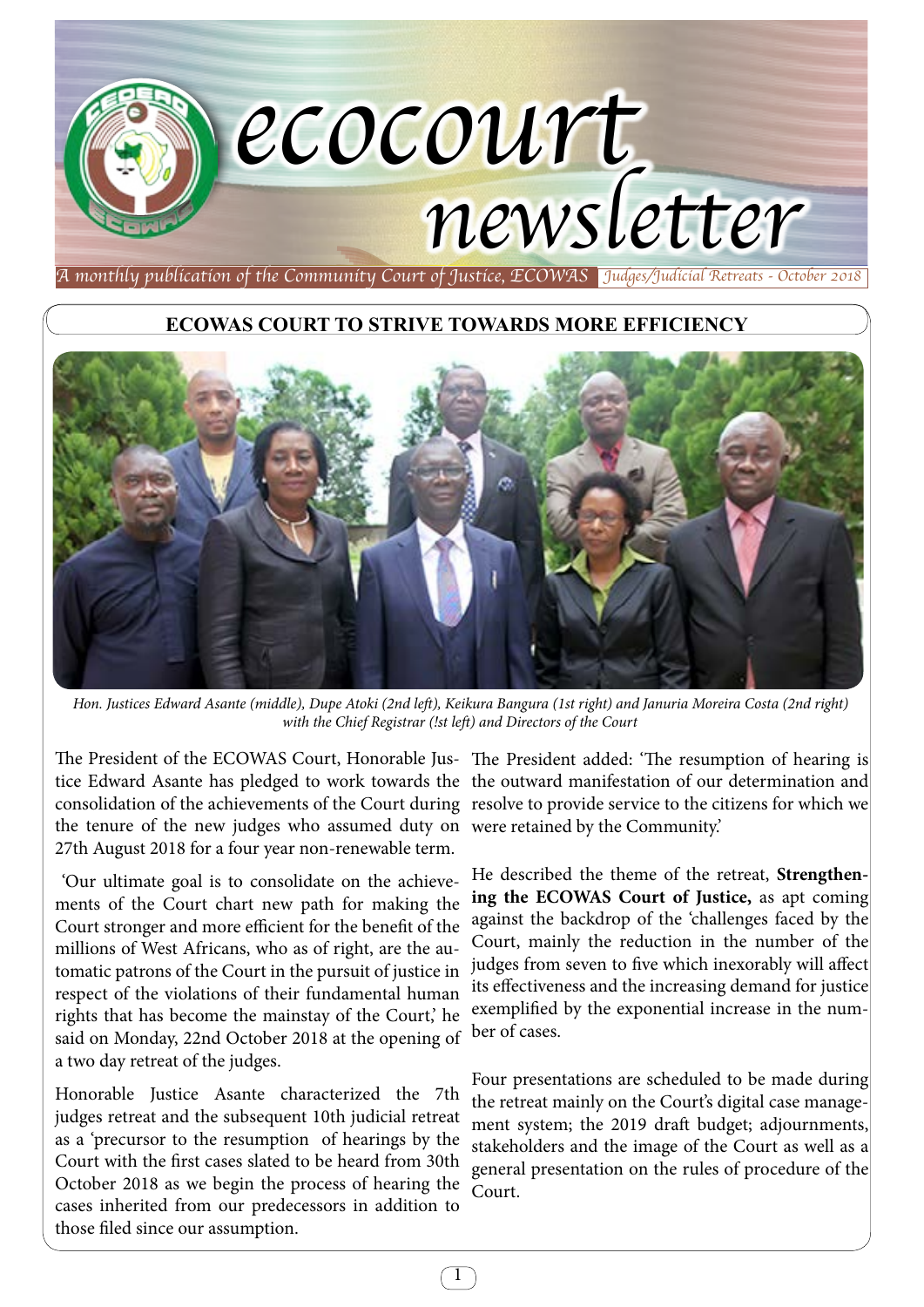

*The Hon. Judges and participants at the 7th Judges' retreat (October 2018)*





*Members of the secretariat and other staff L-R: Dr Diallo Ousmane, Director Research and Documentation and Mr. Atannon Ousmane, Deputy Chief Registrar*



*L - R: Nketiah Apraku, Cassandra M.O Labor, Stephen T. Obasaju, and Emiliana M.S.B Mendes, Executive Assistants to the Hon. Judges* 



*Mr William D. Towah, Director Administration and Finance, answering some questions*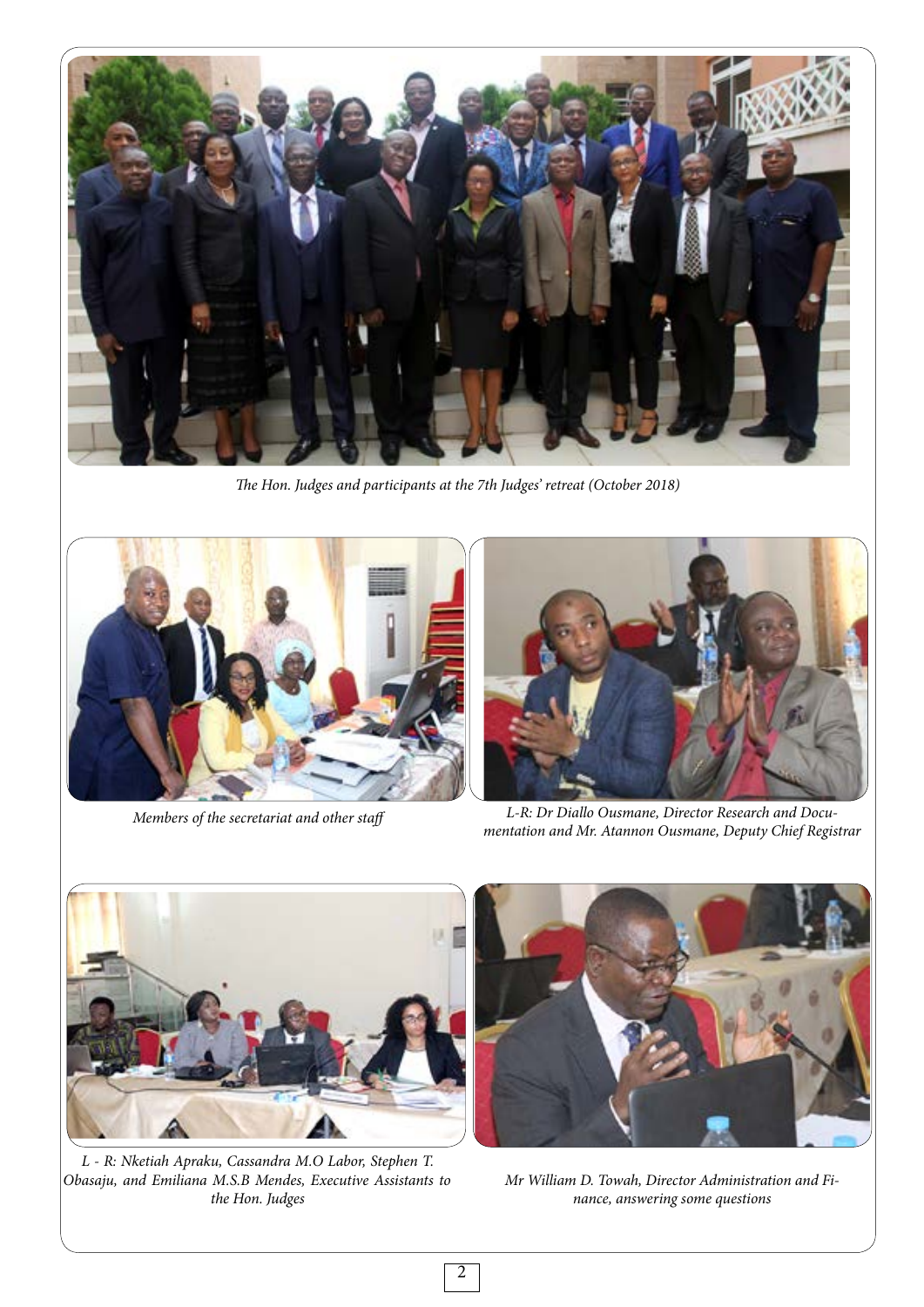## **COURT PRESIDENT PLEDGES NEW ERA IN THE COURT**



*Group photograph of the the Hon. Judges and the participants at the 10th judicial retreat.*

The President of the ECOWAS Court, Honorable Justice Edward Asante, has challenged staff to work with the new judges in charting a new path for the Court that is driven by professionalism, accountability and excellence. "We are irrevocably committed to charting a new part that will place the Court on a higher pedestal in order to bequeath a legacy of performance and effectiveness that enriches its jurisprudence," he said while opening the Court's 10th judicial retreat in Goshen near Abuja.

He emphasized the need for synergy and urged the staff to strive towards rendering quality services to the judges through the display of excellence, accountability, and professionalism to enable the Court dispense justice efficiently for the benefit of Community citizens.

The President reiterated the commitment of the judges, who assumed duty on 27th August 2018, to drive the implementation of improved processes in the Court that will promote efficiency and effectiveness of the Court and improve its capacity to meet the expectations of its stakeholders.

The Court also expressed optimism about the potential impact of the planned deployment of a digital case management system and the launch of the Court's new website, which were presented during the preceding 7th retreat of the judges at the same venue.

The case management system has features to allow the online filing of cases by parties while the web site

will improve access to the Court and its visibility.

The Chief Registrar of the Court, Mr. Tony Anene-Maidoh, presented the objective of the retreat which is basically to apprise the new judges and their Executive Assistants to the jurisprudence of the Court for the 14 years covered in the theme. He added that the retreat will ensure a clearer understanding of the jurisprudence of the Court and its judicial mandate.

The Chief Registrar said the presentations will be made under six sub themes namely Access to Court, Jurisdiction of the Court, Human Rights Mandate of the Court, the Community Legal Order, Practices and Procedure, and Enforcement of Judgment of the Court/External Relations.

Participants are expected to exchange views on issues relating to the selected topics, and proffer ways of improving the effectiveness of the Court for the benefit of the Community citizens. The four day retreat is on the theme "**The Jurisprudence of the Court of Justice: From 2004 to 2018**".

The new judges include its President, Honorable Justice Edward Amoako Asante (Ghana), the Vice President, Honorable Justice Gberi-bè Ouattara (Côte d'Ivoire), both of which were elected for a two year term.

Also in attendance were Honorable Justices Dupe Atoki (Nigeria), Keikura Bangura (Sierra Leone); and Januaria Silva Moreira Costa (Cabo Verde).